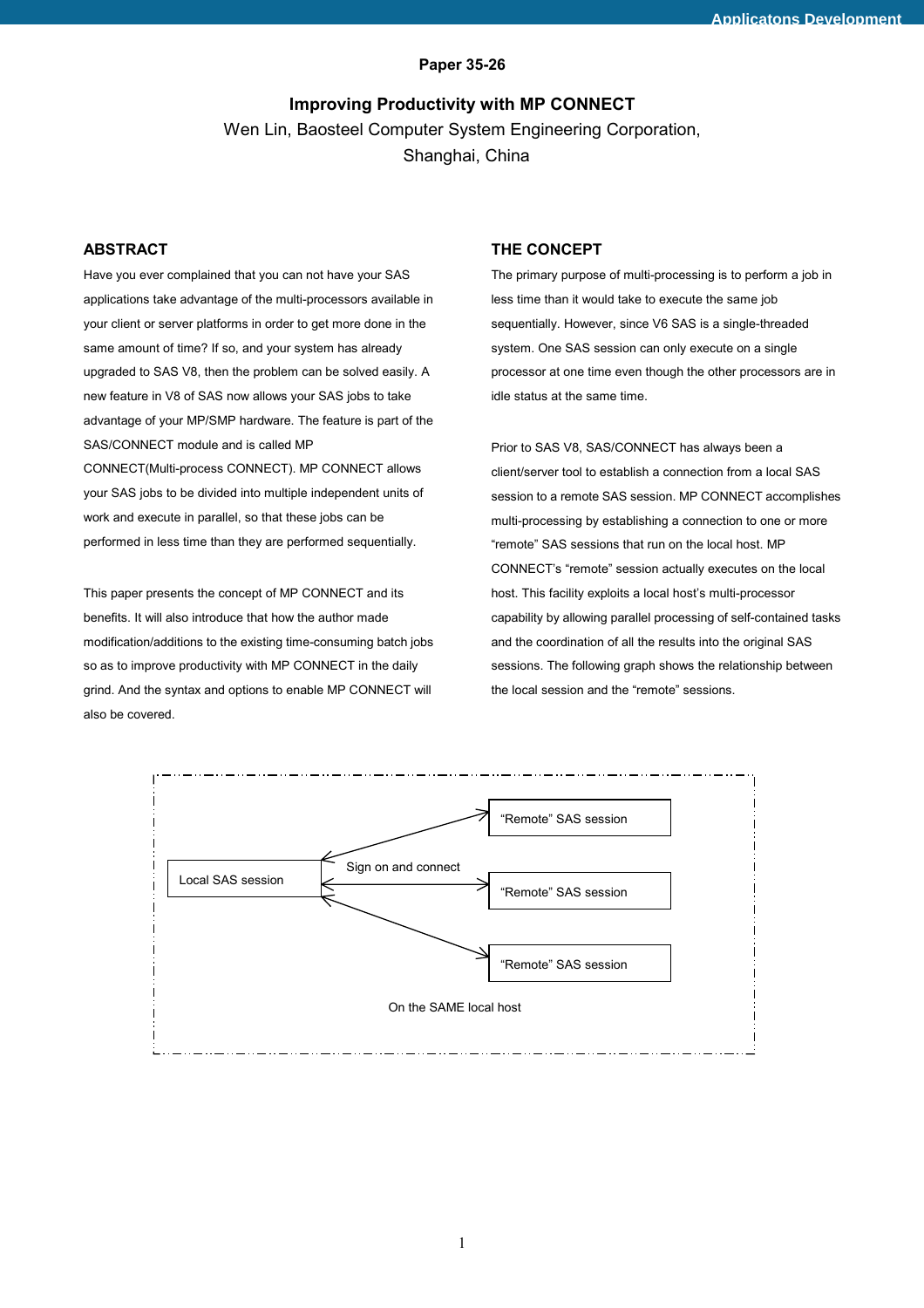One task is divided into a local session and several remote sessions. All the local SAS session and the remote SAS sessions are processed in parallel on the SAME local host, but on different processors. On Windows and Unix, each SAS session has its own unique SASWORK library.

## **THE LIMITATIONS**

MP CONNECT can extremely improve your productivity. However, not all SAS applications are appropriate to use MP CONNECT. Here are some limitations to help you determine whether you can benefit from MP CONNECT:

- 1. You must have MP or SMP hardware;
- 2. SAS V8 must be installed with SAS/CONNECT;
- 3. There must be no interdependencies among the units of work that are divided from one task and they can execute separately;
- 4. The data sources can be processed separately and independently;
- 5. MP CONNECT is available with the TCP/IP access method only.

## **THE BENEFIT**

Here will give an example to illustrate the benefit the author gets from MP CONNECT. The author manages and maintains a lot of time-consuming batch jobs running at night in the daily grind. Prior to SAS V8, the author has had to let them run one by one, or invoke several SAS sessions concurrently in order to save time, even though there is a SMP hardware. With MP CONNECT, only minimal modifications need to be made to the existing jobs and the time saving is achieved. The following two tables present that two batch jobs execute in less time with MP CONNECT obviously. The first column represents the number of SAS sessions to be divided, *Total Programs* represents the total number of programs in the batch job. The *MP CONNECT* and *Serial Execution* columns show the total elapsed time for the two batch jobs to execute in mm:ss format.

These two batch jobs run on a RISC/6000 with 2 symmetrically processors with the following results:

Batch job 1:

| No.<br>of Sessions | Total<br>Programs | MP<br>CONNECT | Serial<br>Execution |
|--------------------|-------------------|---------------|---------------------|
|                    | 39                | 01:19         | 02:18               |
|                    | 39                | 01:01         | 02:18               |

Batch job 2:

| No.<br>of Sessions | Total<br>Programs | MP<br><b>CONNECT</b> | Serial<br>Execution |
|--------------------|-------------------|----------------------|---------------------|
|                    | 202               | 35:00                | 45:00               |
|                    | 202               | 30:00                | 45:00               |

The aforementioned shows a remarkable time saving using MP CONNECT instead of serial execution. With MP CONNECT, productivity is really improved.

## **EASY TO USE**

MP CONNECT is powerful and easy to use in the mean time. The following statements present how MP CONNECT invokes a remote SAS session and a local SAS session, the operating system of the local host is AIX 4.3:

Options AUTOSIGNON=*YES*;

Rsubmit PROCESS=*task1* WAIT=*NO* MACVAR=*tt* SASCMD='*/sas/sasv8/sas*';

Ű

Ű

endrsubmit;

#### WAITFOR *task1*;

/\*The programs execute in the local SAS session\*/

#### DM 'RGET';

- 1. AUTOSIGNON: if the option is specified to YES, then the local SAS session will automatically sign on the remote SAS session before the rsubmit statements execute. Once the SIGNON is executed and the connection established, the programs in the rsubmit statement will perform concurrently with the other remote and local sessions;
- 2. PROCESS=: to specify the alias of the remote SAS session, you can also specify a session alias directly, for example, rsubmit *task1*;
- 3. WAIT=: rsubmit statements are processed in either synchronous or asynchronous mode.
	- Synchronous mode: to specify WAIT=YES|Y, it means that the local SAS session and the other remote sessions can not execute until this remote session has completed. Synchronous mode is the default processing mode.

Asynchronous mode: to specify WAIT=NO|N, it means that the user can start this remote session in the background and to immediately continue with local session or other remote sessions. In this mode, since remote SAS session executes in the background, we can not know when it will complete. There is an option which enables us to adjust: MACVAR=

| Remote session is complete         |
|------------------------------------|
| Remote session failed to execute   |
| Remote session is still in process |

In this example, *tt* is the name of a macro variable. We can know whether the remote SAS session has completed or is still in process through its value.

- 4. SASCMD=: to specify the command to be used to invoke the remote SAS session for MP CONNECT;
- 5. WAITFOR: the statement is used to make the local SAS session unable to execute until the completion of the remote SAS session. You can specify different values under certain circumstances. WAITFOR ANY is to suspend the local SAS session until the completion of all the specified tasks(a logical OR). WAITFOR \_ALL\_ is to suspend the local SAS session until the completion of all the specified tasks(a logical AND).
- 6. DM 'RGET': when a rsubmit statement is processed in asynchronous mode, the log information and the output statements do not appear in the local log and output windows. The RGET command and RGET statement cause all the spooled log and output from the execution of an asynchronous rsubmit to appear in the local log and output windows. Besides DM 'RGET' statement, you can type 'RGET' command in the command line after submitting all the SAS sessions. But maybe the asynchronous rsubmit is still in process when the RGET command or RGET statement is executed. That will cause the rsubmit statement continues processing synchronously. So you can use these two statements to make sure the completion of all remote SAS sessions before you get their log and output lines: WAITFOR *session\_name*; SIGNOFF *session\_name*;

<sup>&</sup>lt;sup>1</sup> /\*The programs execute in this remote SAS session\*/